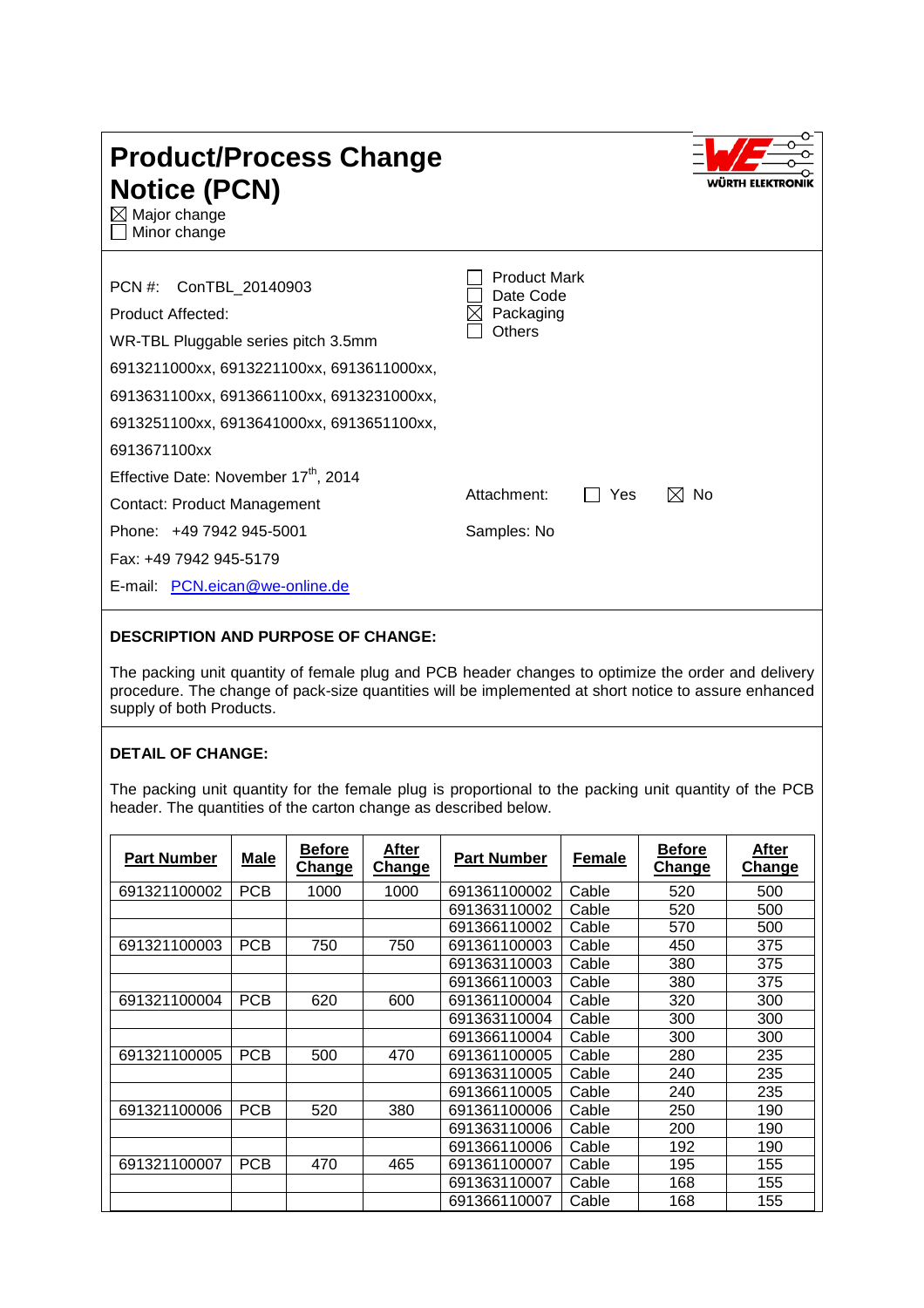| <b>Part Number</b> | <b>Male</b> | <b>Before</b><br>Change | After<br><b>Change</b> | <b>Part Number</b> | <b>Female</b> | <b>Before</b><br>Change | After<br><b>Change</b> |
|--------------------|-------------|-------------------------|------------------------|--------------------|---------------|-------------------------|------------------------|
| 691321100008       | <b>PCB</b>  | 400                     | 280                    | 691361100008       | Cable         | 165                     | 140                    |
|                    |             |                         |                        | 691363110008       | Cable         | 144                     | 140                    |
|                    |             |                         |                        | 691366110008       | Cable         | 144                     | 140                    |
| 691321100009       | <b>PCB</b>  | 350                     | 240                    | 691361100009       | Cable         | 165                     | 120                    |
|                    |             |                         |                        | 691363110009       | Cable         | 120                     | 120                    |
|                    |             |                         |                        | 691366110009       | Cable         | 120                     | 120                    |
| 691321100010       | <b>PCB</b>  | 320                     | 285                    | 691361100010       | Cable         | 140                     | 95                     |
|                    |             |                         |                        | 691363110010       | Cable         | 96                      | 95                     |
|                    |             |                         |                        | 691366110010       | Cable         | 96                      | 95                     |
| 691321100011       | <b>PCB</b>  | 300                     | 285                    | 691361100011       | Cable         | 140                     | 95                     |
|                    |             |                         |                        | 691363110011       | Cable         | 96                      | 95                     |
|                    |             |                         |                        | 691366110011       | Cable         | 96                      | 95                     |
| 691321100012       | <b>PCB</b>  | 270                     | 270                    | 691361100012       | Cable         | 110                     | 90                     |
|                    |             |                         |                        | 691363110012       | Cable         | 96                      | 90                     |
|                    |             |                         |                        | 691366110012       | Cable         | 96                      | 90                     |
| 691321100013       | <b>PCB</b>  | 240                     | 240                    | 691361100013       | Cable         | 110                     | 80                     |
|                    |             |                         |                        | 691363110013       | Cable         | 96                      | 80                     |
|                    |             |                         |                        | 691366110013       | Cable         | 96                      | 80                     |
| 691321100014       | <b>PCB</b>  | 240                     | 210                    | 691361100014       | Cable         | 110                     | 85                     |
|                    |             |                         |                        | 691363110014       | Cable         | 72                      | 70                     |
|                    |             |                         |                        | 691366110014       | Cable         | 72                      | 70                     |
| 691321100015       | <b>PCB</b>  | 210                     | 195                    | 691361100015       | Cable         | 80                      | 65                     |
|                    |             |                         |                        | 691363110015       | Cable         | 72                      | 65                     |
|                    |             |                         |                        | 691366110015       | Cable         | 72                      | 65                     |
| 691321100016       | <b>PCB</b>  | 210                     | 195                    | 691361100016       | Cable         | 80                      | 65                     |
|                    |             |                         |                        | 691363110016       | Cable         | 72                      | 65                     |
|                    |             |                         |                        | 691366110016       | Cable         | 72                      | 65                     |
| 691321100017       | <b>PCB</b>  | 180                     | 180                    | 691361100017       | Cable         | 80                      | 60                     |
|                    |             |                         |                        | 691363110017       | Cable         | 72                      | 60                     |
|                    |             |                         |                        | 691366110017       | Cable         | 72                      | 60                     |
| 691321100018       | <b>PCB</b>  | 180                     | 165                    | 691361100018       | Cable         | 80                      | 55                     |
|                    |             |                         |                        | 691363110018       | Cable         | 72                      | 55                     |
|                    |             |                         |                        | 691366110018       | Cable         | 72                      | 55                     |
| 691321100019       | <b>PCB</b>  | 180                     | 135                    | 691361100019       | Cable         | 55                      | 45                     |
|                    |             |                         |                        | 691363110019       | Cable         | 48                      | 45                     |
|                    |             |                         |                        | 691366110019       | Cable         | 48                      | 45                     |
| 691321100020       | <b>PCB</b>  | 155                     | 135                    | 691361100020       | Cable         | 55                      | 45                     |
|                    |             |                         |                        | 691363110020       | Cable         | 48                      | 45                     |
|                    |             |                         |                        | 691366110020       | Cable         | 48                      | 45                     |
| 691321100021       | <b>PCB</b>  | 140                     | 135                    | 691361100021       | Cable         | 55                      | 45                     |
|                    |             |                         |                        | 691363110021       | Cable         | 48                      | 45                     |
|                    |             |                         |                        | 691366110021       | Cable         | 48                      | 45                     |
| 691321100022       | <b>PCB</b>  | 135                     | 135                    | 691361100022       | Cable         | 55                      | 45                     |
|                    |             |                         |                        | 691363110022       | Cable         | 48                      | 45                     |
|                    |             |                         |                        | 691366110022       | Cable         | 48                      | 45                     |
| 691321100023       | <b>PCB</b>  | 135                     | 135                    | 691361100023       | Cable         | 55                      | 45                     |
|                    |             |                         |                        | 691363110023       | Cable         | 48                      | 45                     |
|                    |             |                         |                        | 691366110023       | Cable         | 48                      | 45                     |
| 691321100024       | <b>PCB</b>  | 135                     | 135                    | 691361100024       | Cable         | 55                      | 45                     |
|                    |             |                         |                        | 691363110024       | Cable         | 48                      | 45                     |
|                    |             |                         |                        | 691366110024       | Cable         | 48                      | 45                     |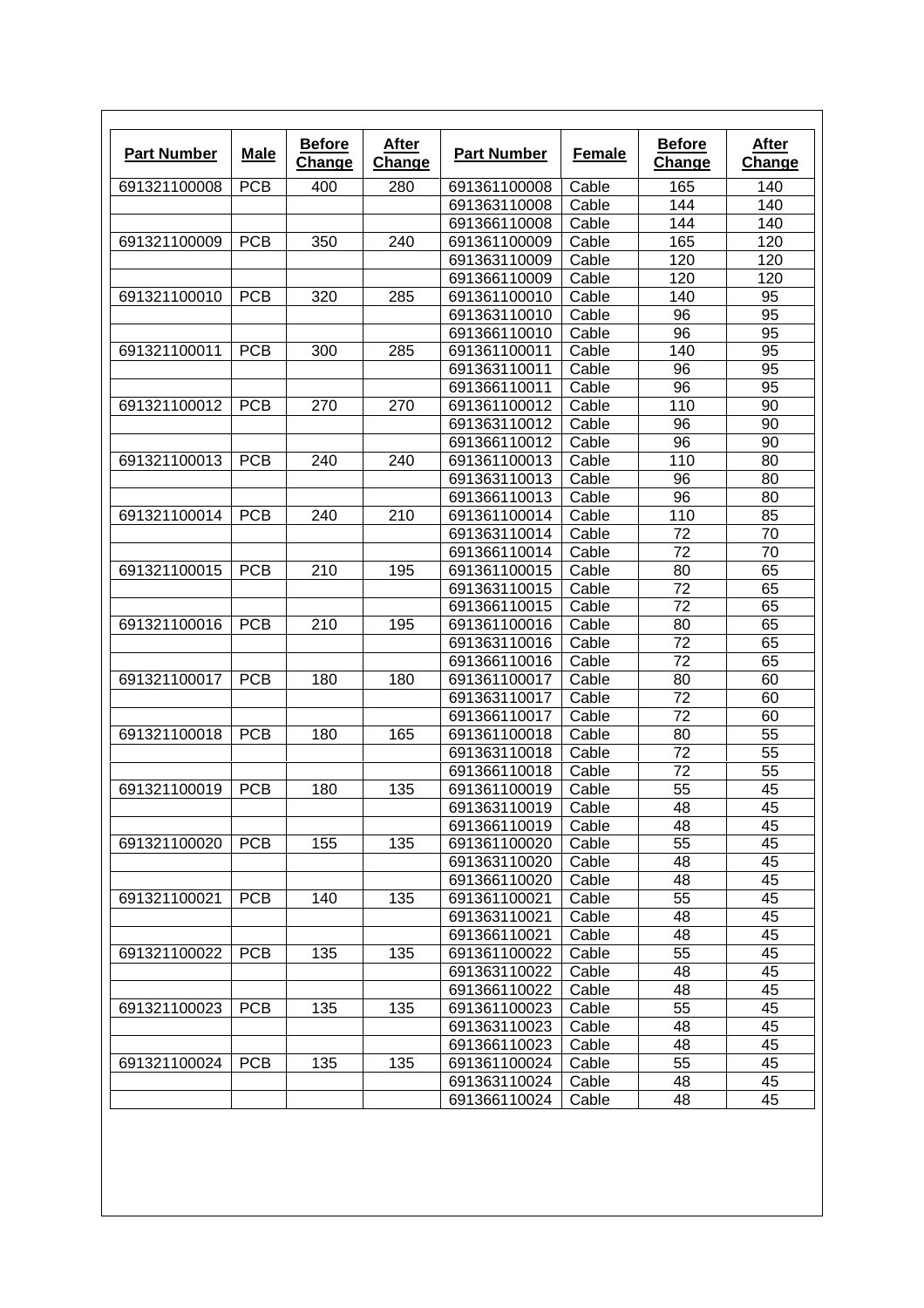| <b>Part Number</b> | <b>Male</b> | <b>Before</b><br><b>Change</b> | <b>After</b><br>Change | <b>Part Number</b> | Female | <b>Before</b><br><b>Change</b> | After<br><b>Change</b> |
|--------------------|-------------|--------------------------------|------------------------|--------------------|--------|--------------------------------|------------------------|
| 691322110002       | <b>PCB</b>  | 1000                           | 1000                   | 691361100002       | Cable  | 520                            | 500                    |
|                    |             |                                |                        | 691363110002       | Cable  | 520                            | 500                    |
|                    |             |                                |                        | 691366110002       | Cable  | 570                            | 500                    |
| 691322110003       | <b>PCB</b>  | 750                            | 750                    | 691361100003       | Cable  | 450                            | 375                    |
|                    |             |                                |                        | 691363110003       | Cable  | 380                            | 375                    |
|                    |             |                                |                        | 691366110003       | Cable  | 380                            | 375                    |
| 691322110004       | <b>PCB</b>  | 620                            | 600                    | 691361100004       | Cable  | 320                            | 300                    |
|                    |             |                                |                        | 691363110004       | Cable  | 300                            | 300                    |
|                    |             |                                |                        | 691366110004       | Cable  | 300                            | 300                    |
| 691322110005       | <b>PCB</b>  | 500                            | 470                    | 691361100005       | Cable  | 280                            | 235                    |
|                    |             |                                |                        | 691363110005       | Cable  | 240                            | 235                    |
|                    |             |                                |                        | 691366110005       | Cable  | 240                            | 235                    |
| 691322110006       | <b>PCB</b>  | 560                            | 380                    | 691361100006       | Cable  | 250                            | 190                    |
|                    |             |                                |                        | 691363110006       | Cable  | 200                            | 190                    |
|                    |             |                                |                        | 691366110006       | Cable  | 192                            | 190                    |
| 691322110007       | <b>PCB</b>  | 500                            | 465                    | 691361100007       | Cable  | 195                            | 155                    |
|                    |             |                                |                        | 691363110007       | Cable  | 168                            | 155                    |
|                    |             |                                |                        | 691366110007       | Cable  | 168                            | 155                    |
| 691322110008       | <b>PCB</b>  | 440                            | 420                    | 691361100008       | Cable  | 165                            | 140                    |
|                    |             |                                |                        | 691363110008       | Cable  | 144                            | 140                    |
|                    |             |                                |                        | 691366110008       | Cable  | 144                            | 140                    |
| 691322110009       | <b>PCB</b>  | 390                            | 360                    | 691361100009       | Cable  | 165                            | 120                    |
|                    |             |                                |                        | 691363110009       | Cable  | 120                            | 120                    |
|                    |             |                                |                        |                    |        | 120                            | 120                    |
|                    |             |                                |                        | 691366110009       | Cable  |                                |                        |
| 691322110010       | <b>PCB</b>  | 270                            | 190                    | 691361100010       | Cable  | 140                            | 95                     |
|                    |             |                                |                        | 691363110010       | Cable  | 96                             | 95                     |
|                    |             |                                |                        | 691366110010       | Cable  | 96                             | 95                     |
| 691322110011       | <b>PCB</b>  | 320                            | 285                    | 691361100011       | Cable  | 140                            | 95                     |
|                    |             |                                |                        | 691363110011       | Cable  | 96                             | 95                     |
|                    |             |                                |                        | 691366110011       | Cable  | 96                             | 95                     |
| 691322110012       | <b>PCB</b>  | 290                            | 270                    | 691361100012       | Cable  | 110                            | 90                     |
|                    |             |                                |                        | 691363110012       | Cable  | 96                             | 90                     |
|                    |             |                                |                        | 691366110012       | Cable  | 96                             | 90                     |
| 691322110013       | <b>PCB</b>  | 270                            | 240                    | 691361100013       | Cable  | 110                            | 80                     |
|                    |             |                                |                        | 691363110013       | Cable  | 96                             | 80                     |
|                    |             |                                |                        | 691366110013       | Cable  | 96                             | 80                     |
| 691322110014       | <b>PCB</b>  | 270                            | 210                    | 691361100014       | Cable  | 110                            | 85                     |
|                    |             |                                |                        | 691363110014       | Cable  | 72                             | 70                     |
|                    |             |                                |                        | 691366110014       | Cable  | 72                             | 70                     |
| 691322110015       | <b>PCB</b>  | 205                            | 195                    | 691361100015       | Cable  | 80                             | 65                     |
|                    |             |                                |                        | 691363110015       | Cable  | 72                             | 65                     |
|                    |             |                                |                        | 691366110015       | Cable  | 72                             | 65                     |
| 691322110016       | <b>PCB</b>  | 205                            | 195                    | 691361100016       | Cable  | 80                             | 65                     |
|                    |             |                                |                        | 691363110016       | Cable  | 72                             | 65                     |
|                    |             |                                |                        | 691366110016       | Cable  | 72                             | 65                     |
| 691322110017       | <b>PCB</b>  | 185                            | 180                    | 691361100017       | Cable  | 80                             | 60                     |
|                    |             |                                |                        | 691363110017       | Cable  | 72                             | 60                     |
|                    |             |                                |                        | 691366110017       | Cable  | 72                             | 60                     |
| 691322110018       | <b>PCB</b>  | 175                            | 165                    | 691361100018       | Cable  | 80                             | 55                     |
|                    |             |                                |                        | 691363110018       | Cable  | 72                             | 55                     |
|                    |             |                                |                        | 691366110018       | Cable  | 72                             | 55                     |
| 691322110019       | <b>PCB</b>  | 150                            | 135                    | 691361100019       | Cable  | 55                             | 45                     |
|                    |             |                                |                        | 691363110019       | Cable  | 48                             | 45                     |
|                    |             |                                |                        | 691366110019       | Cable  | 48                             | 45                     |
| 691322110020       | <b>PCB</b>  | 150                            | 135                    | 691361100020       | Cable  | 55                             | 45                     |
|                    |             |                                |                        |                    |        |                                |                        |
|                    |             |                                |                        | 691363110020       | Cable  | 48                             | 45                     |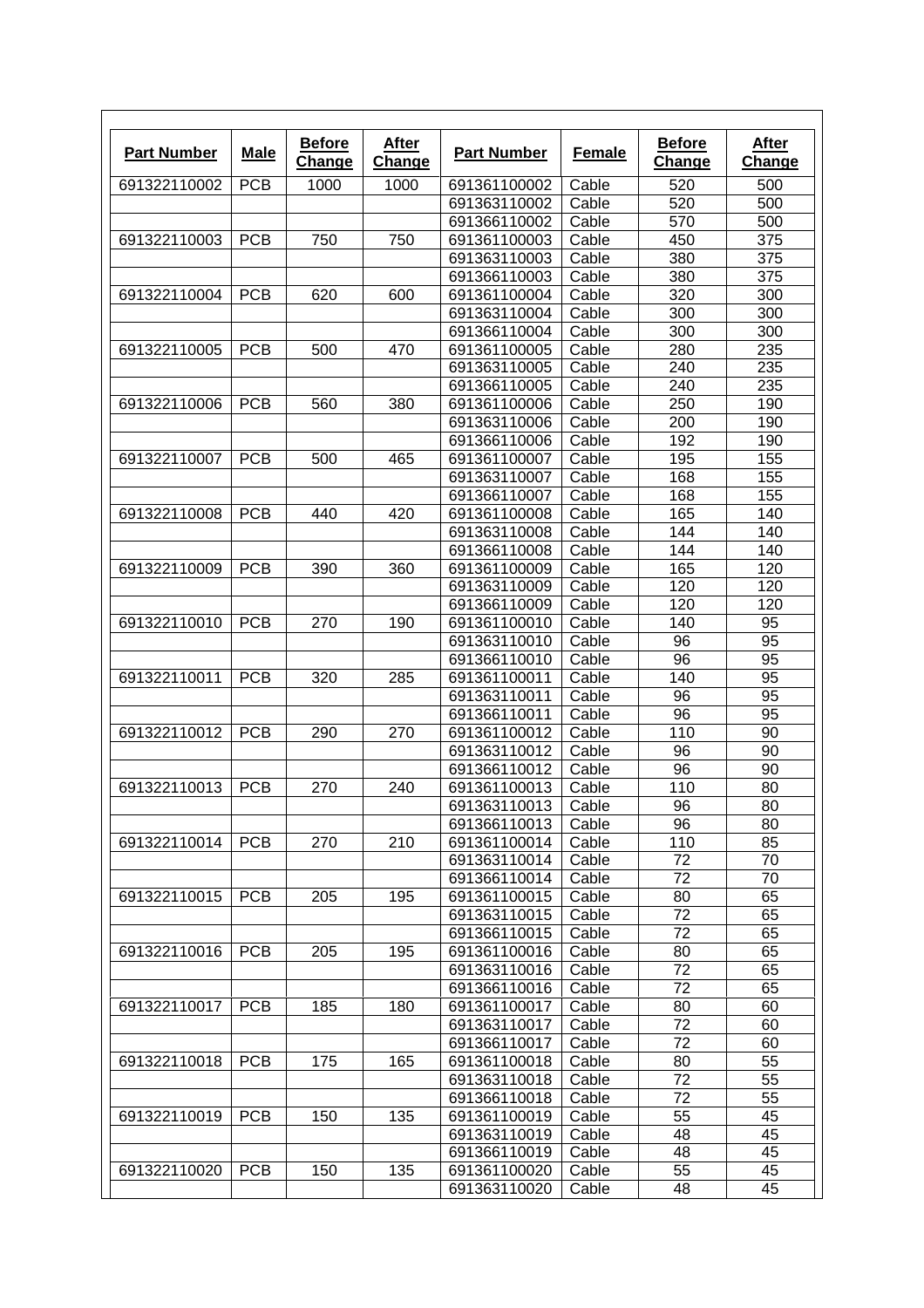| <b>Part Number</b> | <b>Male</b> | <b>Before</b><br>Change | <b>After</b><br>Change | <b>Part Number</b> | <b>Female</b> | <b>Before</b><br>Change | After<br>Change |
|--------------------|-------------|-------------------------|------------------------|--------------------|---------------|-------------------------|-----------------|
| 691322110021       | <b>PCB</b>  | 140                     | 135                    | 691361100021       | Cable         | 55                      | 45              |
|                    |             |                         |                        | 691363110021       | Cable         | 48                      | 45              |
|                    |             |                         |                        | 691366110021       | Cable         | 48                      | 45              |
| 691322110022       | <b>PCB</b>  | 135                     | 135                    | 691361100022       | Cable         | 55                      | 45              |
|                    |             |                         |                        | 691363110022       | Cable         | 48                      | 45              |
|                    |             |                         |                        | 691366110022       | Cable         | 48                      | 45              |
| 691322110023       | <b>PCB</b>  | 135                     | 135                    | 691361100023       | Cable         | 55                      | 45              |
|                    |             |                         |                        | 691363110023       | Cable         | 48                      | 45              |
|                    |             |                         |                        | 691366110023       | Cable         | 48                      | 45              |
| 691322110024       | <b>PCB</b>  | 135                     | 135                    | 691361100024       | Cable         | 55                      | 45              |
|                    |             |                         |                        | 691363110024       | Cable         | 48                      | 45              |
|                    |             |                         |                        | 691366110024       | Cable         | 48                      | 45              |

| <b>Part Number</b> | <b>Male</b> | <b>Before</b><br><b>Change</b> | <b>After</b><br>Change | <b>Part Number</b> | <b>Female</b> | <b>Before</b><br><b>Change</b> | <b>After</b><br>Change |
|--------------------|-------------|--------------------------------|------------------------|--------------------|---------------|--------------------------------|------------------------|
| 691323100002       | <b>PCB</b>  | 700                            | 690                    | 691364100002       | Cable         | 500                            | 460                    |
|                    |             |                                |                        | 691365110002       | Cable         | 300                            | 230                    |
|                    |             |                                |                        | 691367110002       | Cable         | 300                            | 230                    |
| 691323100003       | <b>PCB</b>  | 560                            | 480                    | 691364100003       | Cable         | 400                            | 320                    |
|                    |             |                                |                        | 691365110003       | Cable         | 240                            | 240                    |
|                    |             |                                |                        | 691367110003       | Cable         | 240                            | 240                    |
| 691323100004       | <b>PCB</b>  | 450                            | 300                    | 691364100004       | Cable         | 300                            | 300                    |
|                    |             |                                |                        | 691365110004       | Cable         | 180                            | 150                    |
|                    |             |                                |                        | 691367110004       | Cable         | 180                            | 150                    |
| 691323100005       | <b>PCB</b>  | 420                            | 320                    | 691364100005       | Cable         | 190                            | 160                    |
|                    |             |                                |                        | 691365110005       | Cable         | 160                            | 160                    |
|                    |             |                                |                        | 691367110005       | Cable         | 160                            | 160                    |
| 691323100006       | <b>PCB</b>  | 375                            | 280                    | 691364100006       | Cable         | 160                            | 140                    |
|                    |             |                                |                        | 691365110006       | Cable         | 144                            | 140                    |
|                    |             |                                |                        | 691367110006       | Cable         | 144                            | 140                    |
| 691323100007       | <b>PCB</b>  | 340                            | 280                    | 691364100007       | Cable         | 160                            | 140                    |
|                    |             |                                |                        | 691365110007       | Cable         | 140                            | 140                    |
|                    |             |                                |                        | 691367110007       | Cable         | 140                            | 140                    |
| 691323100008       | <b>PCB</b>  | 315                            | 240                    | 691364100008       | Cable         | 140                            | 120                    |
|                    |             |                                |                        | 691365110008       | Cable         | 120                            | 120                    |
|                    |             |                                |                        | 691367110008       | Cable         | 120                            | 120                    |
| 691323100009       | <b>PCB</b>  | 270                            | 220                    | 691364100009       | Cable         | 120                            | 110                    |
|                    |             |                                |                        | 691365110009       | Cable         | 110                            | 110                    |
|                    |             |                                |                        | 691367110009       | Cable         | 110                            | 110                    |
| 691323100010       | <b>PCB</b>  | 270                            | 190                    | 691364100010       | Cable         | 120                            | 95                     |
|                    |             |                                |                        | 691365110010       | Cable         | 96                             | 95                     |
|                    |             |                                |                        | 691367110010       | Cable         | 96                             | 95                     |
| 691323100011       | <b>PCB</b>  | 250                            | 190                    | 691364100011       | Cable         | 110                            | 95                     |
|                    |             |                                |                        | 691365110011       | Cable         | 96                             | 95                     |
|                    |             |                                |                        | 691367110011       | Cable         | 96                             | 95                     |
| 691323100012       | <b>PCB</b>  | 225                            | 180                    | 691364100012       | Cable         | 100                            | 90                     |
|                    |             |                                |                        | 691365110012       | Cable         | 92                             | $\overline{90}$        |
|                    |             |                                |                        | 691367110012       | Cable         | 92                             | 90                     |
| 691323100013       | <b>PCB</b>  | 210                            | 160                    | 691364100013       | Cable         | 95                             | 80                     |
|                    |             |                                |                        | 691365110013       | Cable         | 80                             | 80                     |
|                    |             |                                |                        | 691367110013       | Cable         | 80                             | 80                     |
| 691323100014       | <b>PCB</b>  | 210                            | 160                    | 691364100014       | Cable         | 95                             | 80                     |
|                    |             |                                |                        | 691365110014       | Cable         | 80                             | 80                     |
|                    |             |                                |                        | 691367110014       | Cable         | 80                             | 80                     |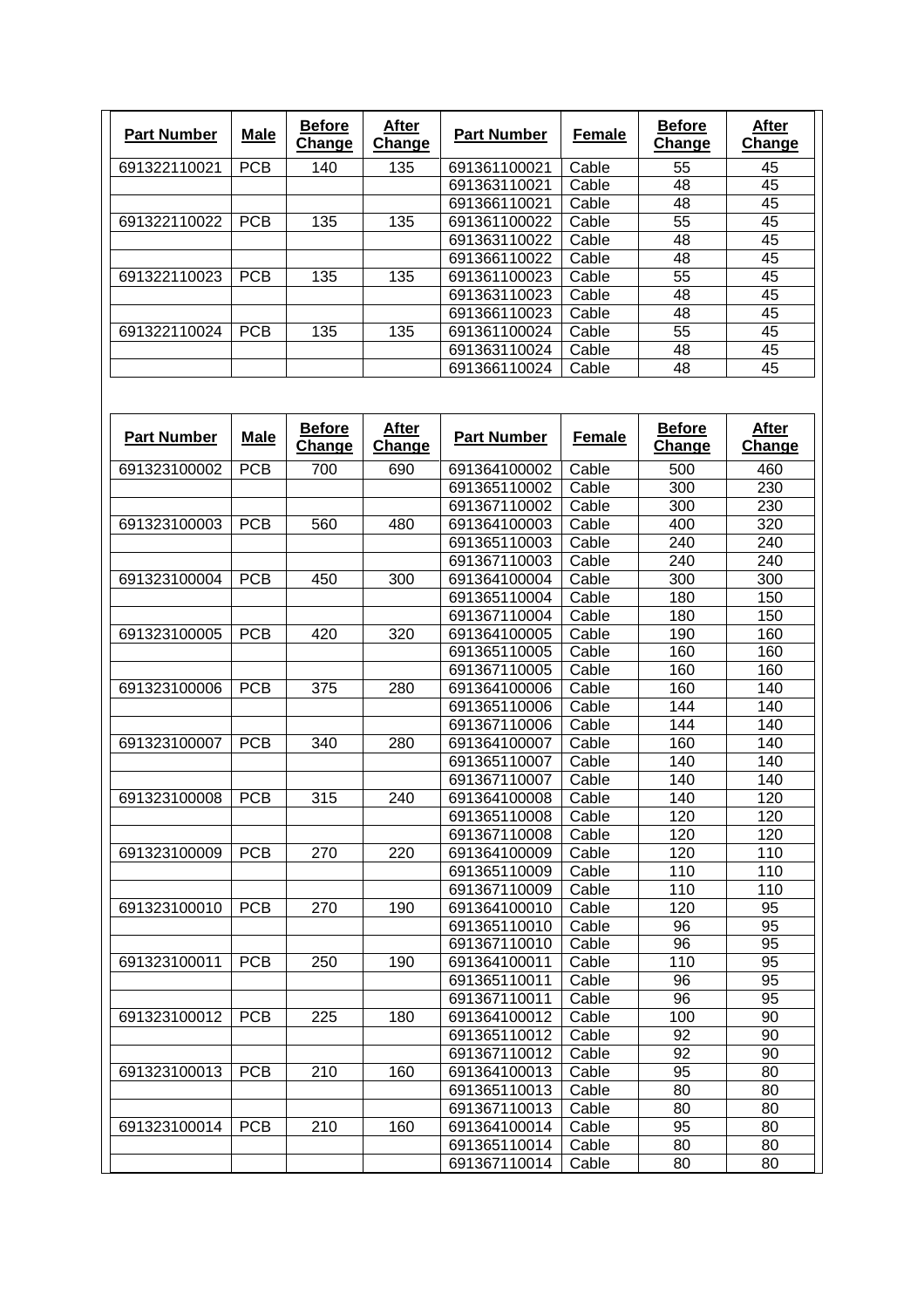| <b>Part Number</b> | <b>Male</b> | <b>Before</b><br>Change | <b>After</b><br>Change | <b>Part Number</b> | <b>Female</b> | <b>Before</b><br>Change | After<br><b>Change</b> |
|--------------------|-------------|-------------------------|------------------------|--------------------|---------------|-------------------------|------------------------|
| 691323100015       | <b>PCB</b>  | 195                     | 150                    | 691364100015       | Cable         | 80                      | 75                     |
|                    |             |                         |                        | 691365110015       | Cable         | 76                      | 75                     |
|                    |             |                         |                        | 691367110015       | Cable         | 76                      | 75                     |
| 691323100016       | <b>PCB</b>  | 180                     | 140                    | 691364100016       | Cable         | 70                      | 70                     |
|                    |             |                         |                        | 691365110016       | Cable         | 76                      | 70                     |
|                    |             |                         |                        | 691367110016       | Cable         | 76                      | 70                     |
| 691323100017       | <b>PCB</b>  | 155                     | 120                    | 691364100017       | Cable         | 70                      | 60                     |
|                    |             |                         |                        | 691365110017       | Cable         | 60                      | 60                     |
|                    |             |                         |                        | 691367110017       | Cable         | 60                      | 60                     |
| 691323100018       | <b>PCB</b>  | 145                     | 120                    | 691364100018       | Cable         | 70                      | 60                     |
|                    |             |                         |                        | 691365110018       | Cable         | 60                      | 60                     |
|                    |             |                         |                        | 691367110018       | Cable         | 60                      | 60                     |
| 691323100019       | <b>PCB</b>  | 145                     | 110                    | 691364100019       | Cable         | 60                      | 55                     |
|                    |             |                         |                        | 691365110019       | Cable         | 56                      | 55                     |
|                    |             |                         |                        | 691367110019       | Cable         | 56                      | 55                     |
| 691323100020       | <b>PCB</b>  | 145                     | 110                    | 691364100020       | Cable         | 60                      | 55                     |
|                    |             |                         |                        | 691365110020       | Cable         | 56                      | 55                     |
|                    |             |                         |                        | 691367110020       | Cable         | 56                      | 55                     |
| 691323100021       | <b>PCB</b>  | 135                     | 110                    | 691364100021       | Cable         | 60                      | $\overline{55}$        |
|                    |             |                         |                        | 691365110021       | Cable         | 56                      | 55                     |
|                    |             |                         |                        | 691367110021       | Cable         | 56                      | 55                     |
| 691323100022       | <b>PCB</b>  | 135                     | 135                    | 691364100022       | Cable         | 60                      | 45                     |
|                    |             |                         |                        | 691365110022       | Cable         | 48                      | 45                     |
|                    |             |                         |                        | 691367110022       | Cable         | 48                      | 45                     |
| 691323100023       | <b>PCB</b>  | 135                     | 135                    | 691364100023       | Cable         | 60                      | 45                     |
|                    |             |                         |                        | 691365110023       | Cable         | 48                      | 45                     |
|                    |             |                         |                        | 691367110023       | Cable         | 48                      | 45                     |
| 691323100024       | <b>PCB</b>  | 135                     | 135                    | 691364100024       | Cable         | 55                      | 45                     |
|                    |             |                         |                        | 691365110024       | Cable         | 48                      | 45                     |
|                    |             |                         |                        | 691367110024       | Cable         | 48                      | 45                     |

| <b>Part Number</b> | <b>Male</b> | <b>Before</b><br><b>Change</b> | After<br><b>Change</b> | <b>Part Number</b> | <b>Female</b> | <b>Before</b><br><b>Change</b> | After<br><b>Change</b> |
|--------------------|-------------|--------------------------------|------------------------|--------------------|---------------|--------------------------------|------------------------|
| 691325110002       | <b>PCB</b>  | 700                            | 690                    | 691364100002       | Cable         | 500                            | 460                    |
|                    |             |                                |                        | 691365110002       | Cable         | 300                            | 230                    |
|                    |             |                                |                        | 691367110002       | Cable         | 300                            | 230                    |
| 691325110003       | <b>PCB</b>  | 560                            | 480                    | 691364100003       | Cable         | 400                            | 320                    |
|                    |             |                                |                        | 691365110003       | Cable         | 240                            | 240                    |
|                    |             |                                |                        | 691367110003       | Cable         | 240                            | 240                    |
| 691325110004       | <b>PCB</b>  | 450                            | 300                    | 691364100004       | Cable         | 300                            | 300                    |
|                    |             |                                |                        | 691365110004       | Cable         | 180                            | 150                    |
|                    |             |                                |                        | 691367110004       | Cable         | 180                            | 150                    |
| 691325110005       | <b>PCB</b>  | 420                            | 320                    | 691364100005       | Cable         | 190                            | 160                    |
|                    |             |                                |                        | 691365110005       | Cable         | 160                            | 160                    |
|                    |             |                                |                        | 691367110005       | Cable         | 160                            | 160                    |
| 691325110006       | <b>PCB</b>  | 370                            | 280                    | 691364100006       | Cable         | 160                            | 140                    |
|                    |             |                                |                        | 691365110006       | Cable         | 144                            | 140                    |
|                    |             |                                |                        | 691367110006       | Cable         | 144                            | 140                    |
| 691325110007       | <b>PCB</b>  | 350                            | 280                    | 691364100007       | Cable         | 160                            | 140                    |
|                    |             |                                |                        | 691365110007       | Cable         | 140                            | 140                    |
|                    |             |                                |                        | 691367110007       | Cable         | 140                            | 140                    |
| 691325110008       | <b>PCB</b>  | 330                            | 240                    | 691364100008       | Cable         | 140                            | 120                    |
|                    |             |                                |                        | 691365110008       | Cable         | 120                            | 120                    |
|                    |             |                                |                        | 691367110008       | Cable         | 120                            | 120                    |
| 691325110009       | <b>PCB</b>  | 304                            | 220                    | 691364100009       | Cable         | 120                            | 110                    |
|                    |             |                                |                        | 691365110009       | Cable         | 110                            | 110                    |
|                    |             |                                |                        | 691367110009       | Cable         | 110                            | 110                    |